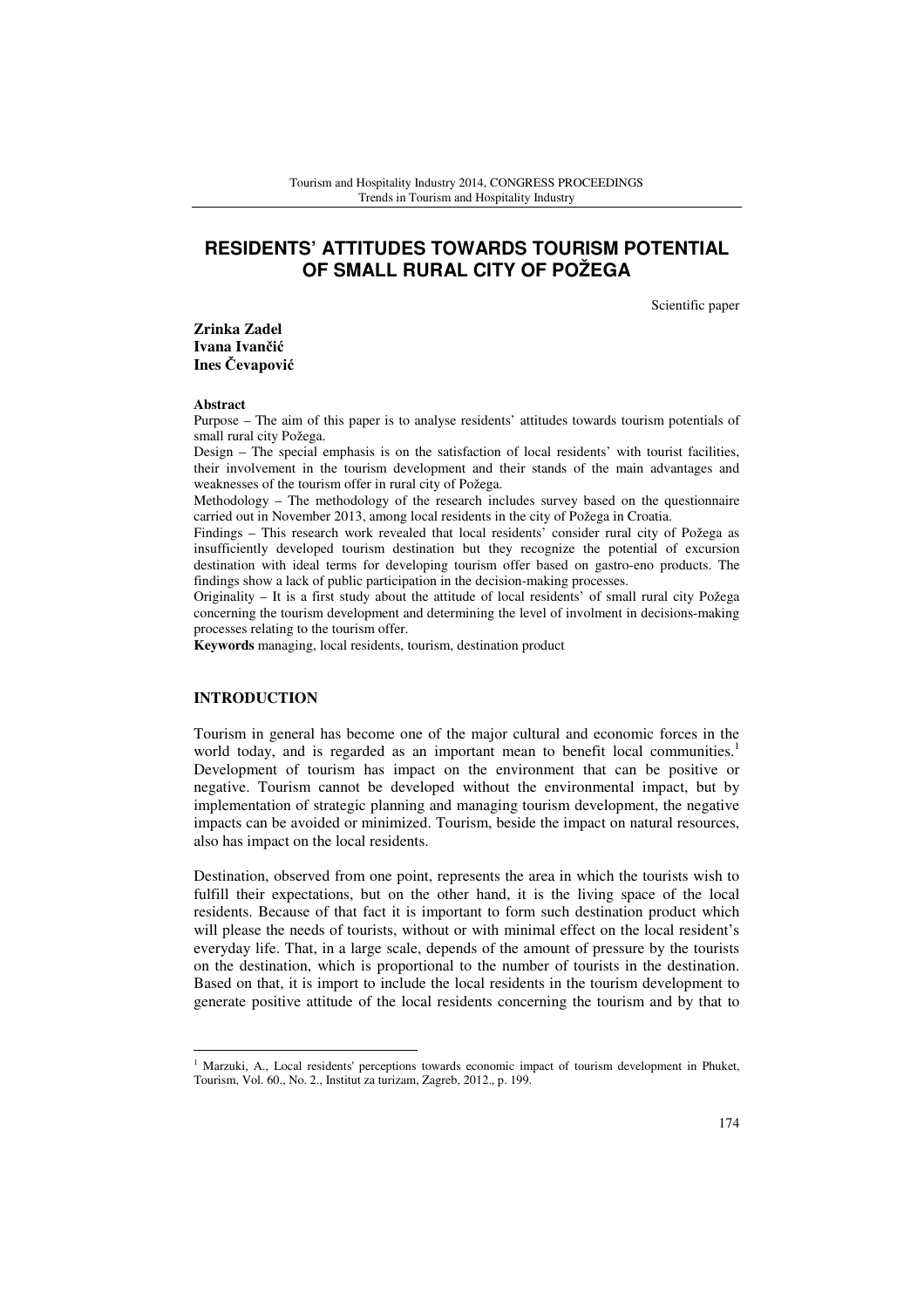contribute to the quality of the destination product, because the local residents are a part of the destination product.

### **1. THE IMPACT OF TOURISM ON THE LOCAL RESIDENTS**

Tourism development brings changes that are reflected on the local residents. Impacts can either become assets or detriments to local community. The following table gives an insight to the positive and negative impacts of tourism on the local residents. The listed impacts are important because the stand of opinion of the local residents towards tourism depends precisely on those impacts. If the tourism is evolving in such direction that positive impacts are achieved, the local residents will have a positive stand, and vice-versa. The main objective of tourism development, from the aspect of local residents, should be the increase of local resident's life quality.

Figure 1: **The impacts of tourism on the local residents** 

| Possible positive impact |                                         | Possible negative impacts |                                          |
|--------------------------|-----------------------------------------|---------------------------|------------------------------------------|
|                          | Improves quality of life                |                           | Excessive drinking, alcoholism, gambling |
|                          | Facilitates meeting visitors            |                           | Increased underage drinking              |
|                          | (educational experience)                |                           | Crime, drugs, prostitution               |
|                          | Positive changes in values and          |                           | Increased smuggling                      |
|                          | customs                                 |                           | Language and cultural effects            |
|                          | Promotes cultural exchange              |                           | Unwanted lifestyle changes               |
|                          | Improves understanding of different     |                           | Displacement of residents for tourism    |
|                          | communities                             |                           | development                              |
|                          | Preserves cultural identity of host     |                           | Negative changes in value customs        |
|                          | population                              |                           | Family disruption                        |
|                          | Increases demand for historical and     |                           | Exclusion of locals from natural         |
|                          | cultural exhibits                       |                           | resources                                |
|                          | Greater tolerance of social differences |                           | New cliques modify social structure      |
|                          | Satisfaction of psychological needs     |                           | Natural, political, and public relations |
|                          |                                         |                           | calamities                               |

Source: Kreag, G., The impact of tourism, Minnesota Sea Grant, 2001., from http://www.seagrant.umn.edu/tourism/pdfs/ImpactsTourism.pdf (15.01.2013.)

Most commonly positive impact of tourism refers to economic impact. Tourism has received considerable attention in last decades because of its potential for regional economic development. This is more evident in communities where the economy is highly dependent on agrarian declining activities and has limited alternatives for economic growth. It is generally accepted that in the initial stage of tourism development the investigation of resident's perceptions is essential.<sup>2</sup>

 2 Golzardi, F., et al., Residents Attitudes towards Tourism Development: A Case Study of Niasar, Iran, Research Journal of Applied Sciences, Engineering and Technology 4(8), Maxwell Scientific Organization, 2012., p. 863.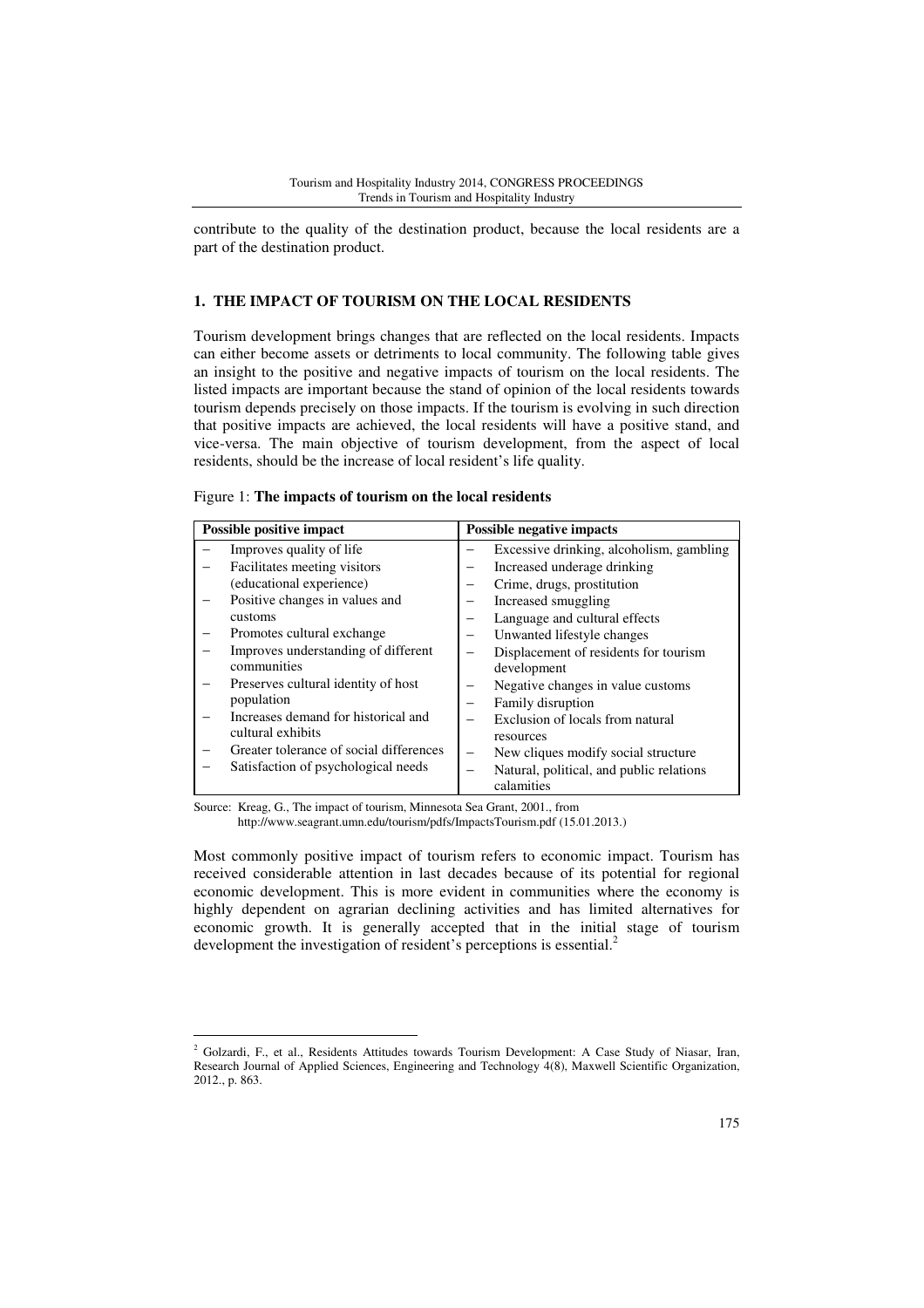But however, the economic influence of tourism can also be negative for destinations as the prices in crease in real-estate property, goods and services as well as many others. In a broad context, progress of tourism development contributes to both profits and costs to local economy as higher demand from tourists will significantly influence an increment in prices and fees of tourism products and services offered in tourist destination.<sup>3</sup>

Resident's attitudes toward tourism have been a subject of research for more than 30 years.<sup>4</sup> Jafari<sup>5</sup> concluded that tourism research focused on the positive aspects of tourism impact since 1960s, the negative aspect since 1970s, and a more systematic approach in the 1980s. Some results of the studies in the past ten years refering to the residents' attitudes toward tourism are point out in the figure below.

| Author(s)          | Main findings reported                                                         |
|--------------------|--------------------------------------------------------------------------------|
|                    | Reliance on tourism and education level were found to strongly influence       |
| Andriotis (2004)   | attitudes toward tourism. Economic, cultural and infrastructural benefits      |
|                    | derives from tourism were important for residents'.                            |
| Ritchie, Mikko     | Although residents are generally supportive of tourism development and         |
| (2006)             | cultural tourism development, there are differences in opinion concerning      |
|                    | the perceived economic and social benefits.                                    |
|                    | Results show residents have consistently positive attitudes towards            |
| Lepp (2007)        | tourism. Positive attitudes result from residents' belief that tourism creates |
|                    | community development, improves agricultural markets, generates                |
|                    | income, and finally, that tourism brings random good fortune.                  |
| Nicholas, Thapa    | The notable lack of involvement of residents presented critical                |
| and Ko (2009)      | implications for the sustainability of the site.                               |
|                    | Residents perceive that tourism have increased alcoholism and immoral          |
| Sebastian.         | activities, brought undesired changes in the value orientation of children,    |
| Rajagopalan (2009) | alteres community structure due to large-scale out-migration and               |
|                    | increased the price of essential food products.                                |
|                    | According to the results, the favorable attitudes are found to be linked       |
| Aref, Fariborz     | with its sociocultural impacts, while environmental and economic matters       |
| (2010)             | are found to be the least favorable in terms of perceived impacts of           |
|                    | tourism.                                                                       |
| Brida, Osti,       | Research has revealed recognition by the residents of the positive             |
| Faccioali (2011)   | economic impacts of tourism. Social and cultural impacts are recognized        |
|                    | to be positive but at lower degree.                                            |
| Marzuki (2012)     | Local people will support tourism development in their society when they       |
|                    | are expecting benefits from tourism activites.                                 |
|                    | There is a lack of public participation in the decision-making processes.      |
| Simão, Môsso       | In general, there is a support from the residents' to tourism development,     |
| (2013)             | but there are wearing signs that ought to be taken into consideration by       |
|                    | planners and decision makers.                                                  |

Figure 2: **Research on residents' attitudes toward tourism** 

 $\overline{a}$ 

<sup>&</sup>lt;sup>3</sup> Marzuki, A., Local residents' perceptions towards economic impact of tourism development in Phuket, Tourism, Vol. 60., No. 2., Institut za turizam, Zagreb, 2012., p. 200. 4

Andereck, K. L., Vogt, C.A., The Relationship between Residents' Attitudes toward Tourism and Tourism Development Options, Journal of Travel Research, Vol. 39, Sage Publications, Inc., August 2000., pp. 27-28. 5 Jafari, J., A Systemic View of Sociocultural Dimensions of Tourism, President' Commission on American Outdoors, Tourism, Washington DC, 1986., pp. 33-50.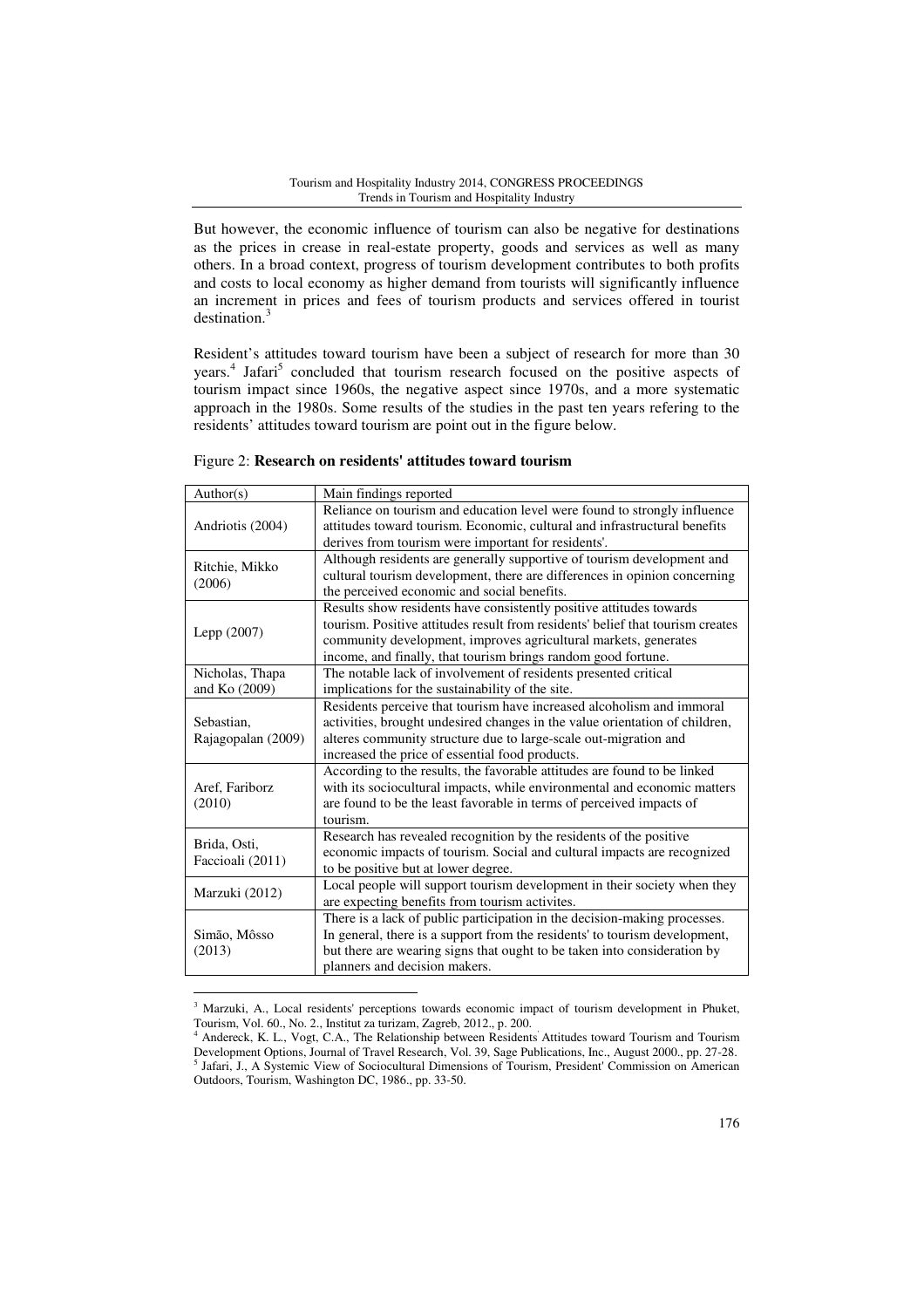The Berlin Declaration on Biological Diversity and Sustainable Tourism issued in 1997 states the following: "....Tourism should be developed in a way so that it benefits the local communities, strengthens the local economy, employs local workforce and wherever ecologically sustainable, uses local materials, local agricultural products and traditional skills. Mechanisms, including policies and legislation should be introduced to ensure the flow of benefits to local communities. Tourism activities should respect the ecological characteristics and capacity of the local environment in which they take place. All efforts should be made to respect traditional lifestyles and cultures…"<sup>6</sup>

Jelinčić considers that the impact of tourism on local residents can be seen through two situations:<sup>7</sup>

- 1. Tourism stimulates some of the positive characteristics of local behavior: it promotes self-consciousness, pride, self-confidence and solidarity among local residents; or
- 2. Tourism provokes dissatisfaction with the tourist's presence: it leads to boredom, opposition or even hate towards the tourist.

The arrival of the tourist to the destination it results with a direct contact between the tourist and the host, which leads to a string of oppositions that can be positive, negative or both. The positivity of that relationship manifests itself through a development of a sense of pride, richness of multiculturalism and preservation of their culture. In that point of view tourism has an important role in the preservation of local society culture.

Tourism destination is a starting point of a tourism culture which is inspired by tourism traveling, or tourism. The contact of the tourist and the host, De Kadt divided into next three general categories $s$ :

1. when tourists purchase goods from the host,

 $\overline{a}$ 

- 2. when tourists and local residents share space, such as a beach, a train or a bus, restaurant or a bar,
- 3. when tourists and hosts meet with the primary goal of cultural exchange.

In this categorization, the first two types of contact are most commonly connected to negative aspects, while the third one is considered positive.

Tourism encourages a process in which it comes to mixing of cultures in which tourists influence the local residents and vice-versa. In that process the influence of the tourist should be minimal, that is, the tourist, as a guest, ought's to accept with respect and adapt the culture of the local residents to avoid disturbance of the balance and conflicts, as well as stress.

<sup>6</sup> Berlin Declaration on Biological Diversity and Sustainable Tourism, http://www.bfn.de/fileadmin/MDB/ documents/03140  $(02.02.2014.)$ 

Jelinčić, D. A., Turizam vs. Identitet: globalizacija i tradicija, Etnološka istraživanja, Vol. 1., No. 11., Etnografski muzej, Zagreb, 2006., p. 165.

<sup>&</sup>lt;sup>8</sup> De Kadt, E., Social planning for tourism in the developing countries, Annals of Tourism Research, 1979., 6(1), 36-45., inTimothy, D. J., Boyd, S. W., Heritage tourism, Pearson Education Limited, England, 2003., p. 181.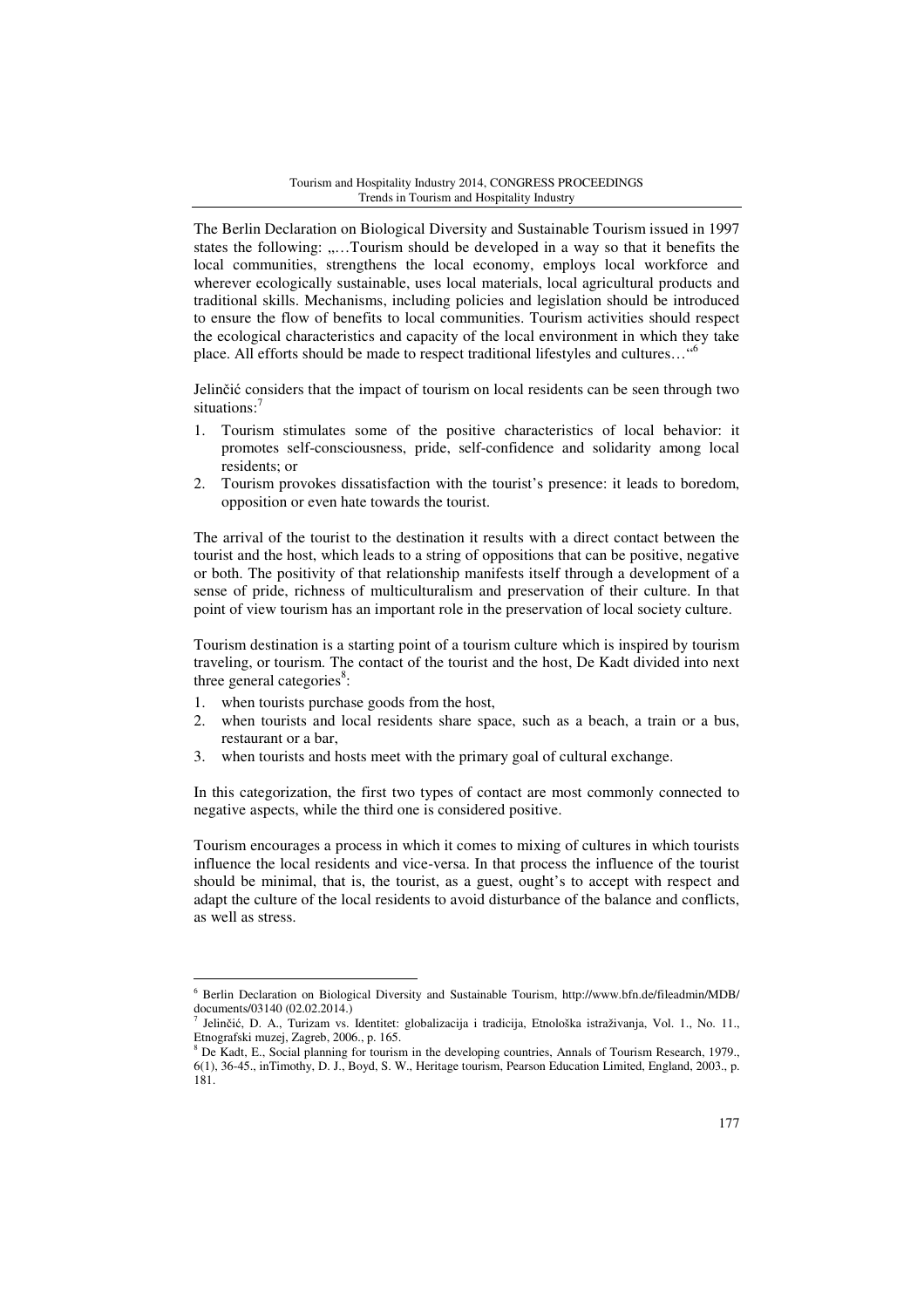#### **2. LOCAL RESIDENTS AS A PART OF THE DESTINATION PRODUCT**

Local residents present an undividable part of the destination product. Local residents should be treated with respect, and their concerns and ideas have to bead dressed. That way the negative impacts of tourism will decrease. If residents are empowered to determine their own futures, they will be less inclined to criticize development effort.<sup>9</sup> It is necessary to accomplish for the destination product quality, because any resistance of the local residents toward tourism will reflect on the decreased quality of the destination product.

Timothy and Boyd consider that public participation in tourism development by the community can be seen in two ways:<sup>10</sup>

- 1. participation indecision-making
- 2. participation in the benefits of tourism.

Participation in decision-making means that residents have opportunities to voice their own hopes, desires and fears<sup>11</sup> for tourism development and contribute to the planning process from their own expertise and experiences. Involving the local residents into the planning process and making decisions about the development of tourism is not simple, but is necessary. It is very important that the local resident wants to be included, what means that there is a certain level of consciousness and sensibility of the local residents toward the tourism development.

Although residents may initially resist externally based tourism development initiatives, the subsequent feedback and interaction between developers and community organizations could provide an appreciative dialogue necessary for collaborative implementation of tourism.<sup>12</sup> According to these statements given by Hwang, Stewart and Ko it can be assumed that even in the case of negative reaction amoung local residents', channeling them into collective action my lead to positive effects both for the community and tourism.

Community-based tourism planning should also include creating opportunities for people to own businesses, to work in industry-related employment, to receive training and to be educated about the role and effects of heritage tourism in the regions.<sup>1</sup> Goodwin and Jasper defined community-based action as the activities residents pursue to address issues of community identity and solidarity. That is, the community works together – or at least negotiates as fragmented groups – through collaboration of residents and their organization.<sup>14</sup>

 $\overline{a}$ 

<sup>9</sup> Timothy, D. J., Boyd, S. W., Heritage tourism, Pearson Education Limited, England, 2003., p. 181.

<sup>&</sup>lt;sup>10</sup> Timothy, D. J., Boyd, S. W., Heritage tourism, Pearson Education Limited, England, 2003., p. 181.

 $11$  Ibidem, p.182.

<sup>&</sup>lt;sup>12</sup> Hwang, D., et al., Community Behavior and Sustainable Rural Tourism Development, Journal of Travel Research, Sage Publications, March 2012., p. 329.

<sup>&</sup>lt;sup>3</sup> Timothy, D. J., Boyd, S. W., Heritage tourism, Pearson Education Limited, England, 2003., p. 182. <sup>14</sup> Ibidem, p. 329.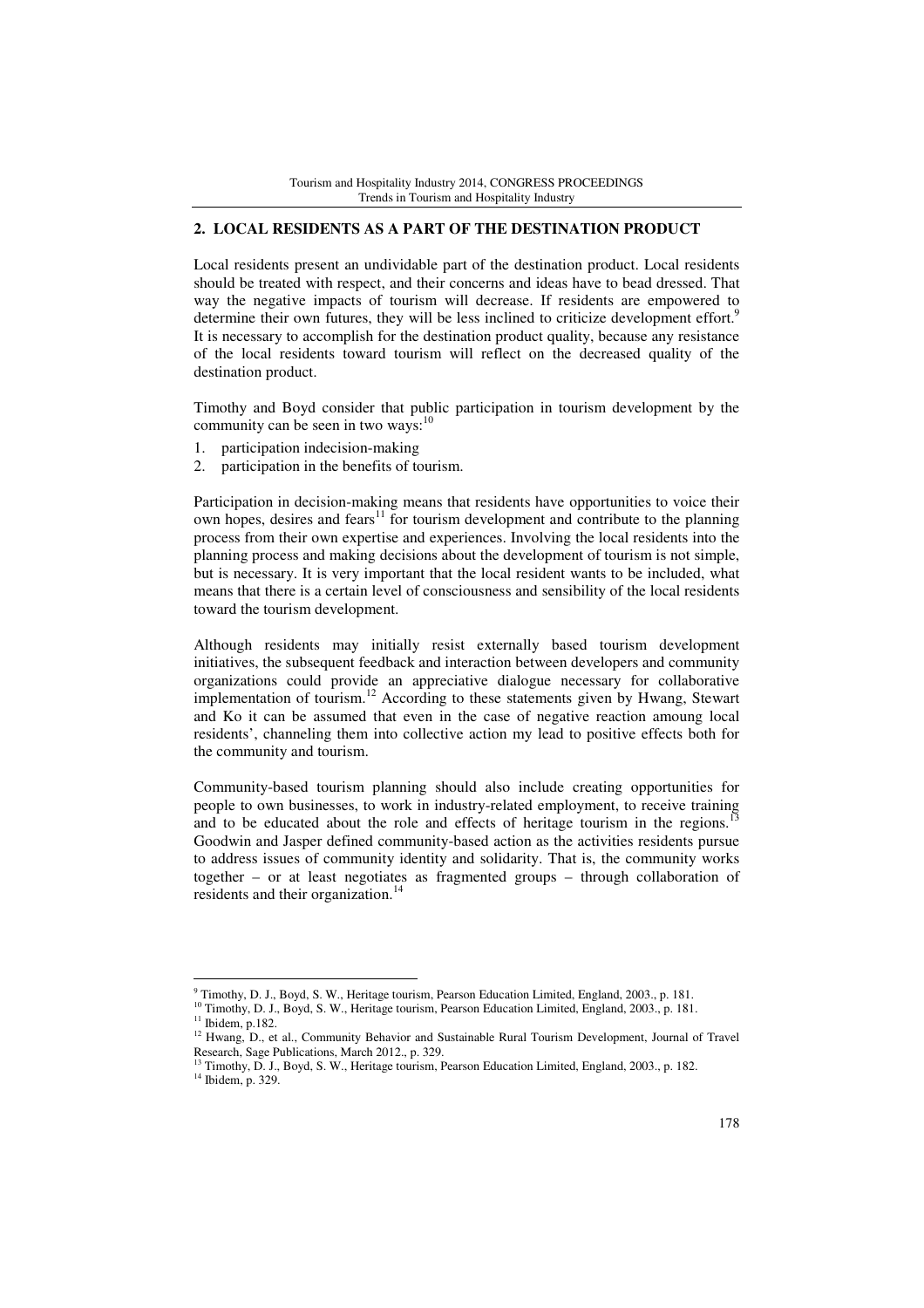The next figure shows a model of support local community for tourism development which was projected by Perdue, Long and Allen in 1990. The Perdue, Longand Allan model utilizes regression analysis as a way to measure the interactive effects of various personal characteristics of respondents, the influence of those characteristics on impact perceptions, and the influence of personal characteristics and perceptions on support for tourism development.<sup>15</sup>

### Figure 3: **Local community model of support for tourism development**



Source: McGehee, N. G., Andereck, K. L., Factors predicting rural residents' support of tourism, Journal of Travel Research, Sage Publications, October 2004., p. 133.

In order to identify the perceptions of residents toward major tourist attractions most often is used the personal construct theory (PSC). Originally conceived by Kelly in 1955s as s technique in clinical psychology, this theory is based on the proposition that individuals generate and constantly reassess their own personal expectations about the nature of people or places in which they interact directly or vicariously. The PCT involves the personal schema that individuals construct to make sense of and function within the world. $16$ 

One of the ways of determining the role of the local residents in tourism development is the usage of social exchange theory (SET), first applied in tourism by Ap 1990s. Ap suggested a theoretical framework, namely the social exchange theory, to capture the motivations that lead residents to have positive or negative attitude towards tourism.<sup>17</sup>

SET has been used in sociology, anthropology, social psychology, marketing, communication and information science. The theory proposed by Thibaut and Kelley in 1959 was originally posited by John Stuart Mill, the philosopher, political theory stand

 $\overline{a}$ 

<sup>&</sup>lt;sup>15</sup> McGehee, N. G., Andereck, K. L., Factors predicting rural residents' support of tourism, Journal of Travel Research, Sage Publications, October 2004., p. 132.

<sup>&</sup>lt;sup>6</sup> Lawton, L.J., Resident Perceptions of Tourist Attractions on the Gold Coas tof Australia, Journal of Travel Research, Sage Publications, November 2005., p. 190.

<sup>&</sup>lt;sup>17</sup> Brida, J.G., et al., Residents' Perceptions of Tourism Impacts and Attitudes Towards Tourism Policies in a Small Mountain Community (May 12, 2011). Benchmarking: An International Journal, Available at SSRN: http://ssrn.com/abstract=1839244 or http://dx.doi.org/10.2139/ssrn.1839244 (15.02.2014.)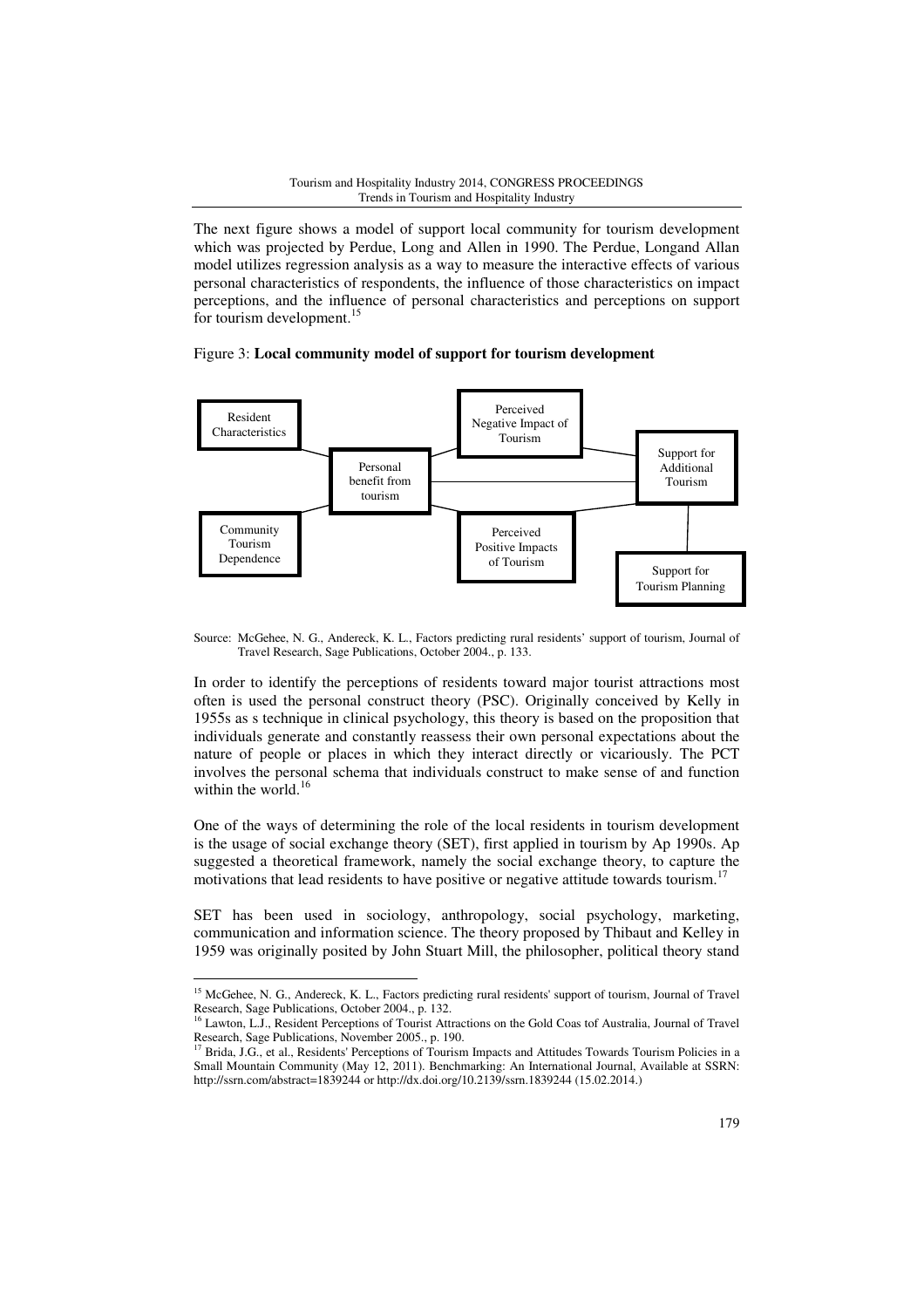economist, in 1863 in his famous book Utilitarianism. The central tenet of SET is that a basic form of human interaction is the exchange of social and material resources and that people always want to maximize the value of their exchange outcome.<sup>18</sup>

From a tourism perspective, the SET means that residents examine costs and benefits as a result of tourism, if their assessment is positive, also their attitude towards this type of industry will be positive. Therefore, residents perceiving more positive (benefits) than negative (costs) effects arising from tourism are likely to support the exchange and are likely to be inclined to be involved in the exchange.<sup>19</sup>

## **3. ANALASYS OF THE DEVELOPMENT POTENTIAL OF THE SPECIFIC FORMS OF TOURISM IN SLAVONIA**

The space that Slavonia covers is the most valuable economical resource in Croatian agricultural economy. Slavonia is an area of fruitful lowlands and vineyard hills, rivers, swamps, bog lands and indescribable natural beauties, rich flora and fauna. But, regardless of its richness and possibilities, Slavonia as a tourist destination, especially of specific forms of tourism, is in long-term stagnation, all doe the advantages that would make it competitive as a region on the tourism market are not questionable at all.

According to the statistic information, all those resources make Slavonia a perfect candidate not just for specific form of tourism, but also for industrial development whose products are located in tourism offer of entire Croatia, such as beer industry, chocolate industry and alike.

Four to five years ago a more intensive growth started and the investment in tourism increased, but without solid strategic planning. The initiatives were taken by small entrepreneurship focused on pensions and hotels construction, with the capacity of twenty to thirty beds, mainly focused on rural tourism development. The reason for not getting the wanted results is an important question on which can only be responded by exploration of diverse elements of tourism demand, but also preferences and needs of local residents.

### **3.1. Methodology**

 $\overline{a}$ 

In the aim of stagnation reasons research, and determining the possible goals and solutions for inducement of development, a survey with the local residents has been conducted. The survey was conducted over a group of 40 examinees. During data collection, stratified random sampling approach was used to select the respondents that represent the whole group of population that lives there, regardless of the age, education and other characteristics of the examinees. Survey based on the questionnaire was carried out in November 2013, in the small rural city of Požega, county Slavonija

<sup>&</sup>lt;sup>18</sup> Choi, H.C., Murray, I., Resident attitudes toward sustainable community tourism, Journal of Sustainable tourism, Routledge, London, 2010., pp. 576-577.

<sup>&</sup>lt;sup>19</sup> Brida, J.G., et al., Residents' Perceptions of Tourism Impacts and Attitudes Towards Tourism Policies in a Small Mountain Community (May 12, 2011). Benchmarking: An International Journal, Available at SSRN: http://ssrn.com/abstract=1839244 or http://dx.doi.org/10.2139/ssrn.1839244 (15.02.2014.)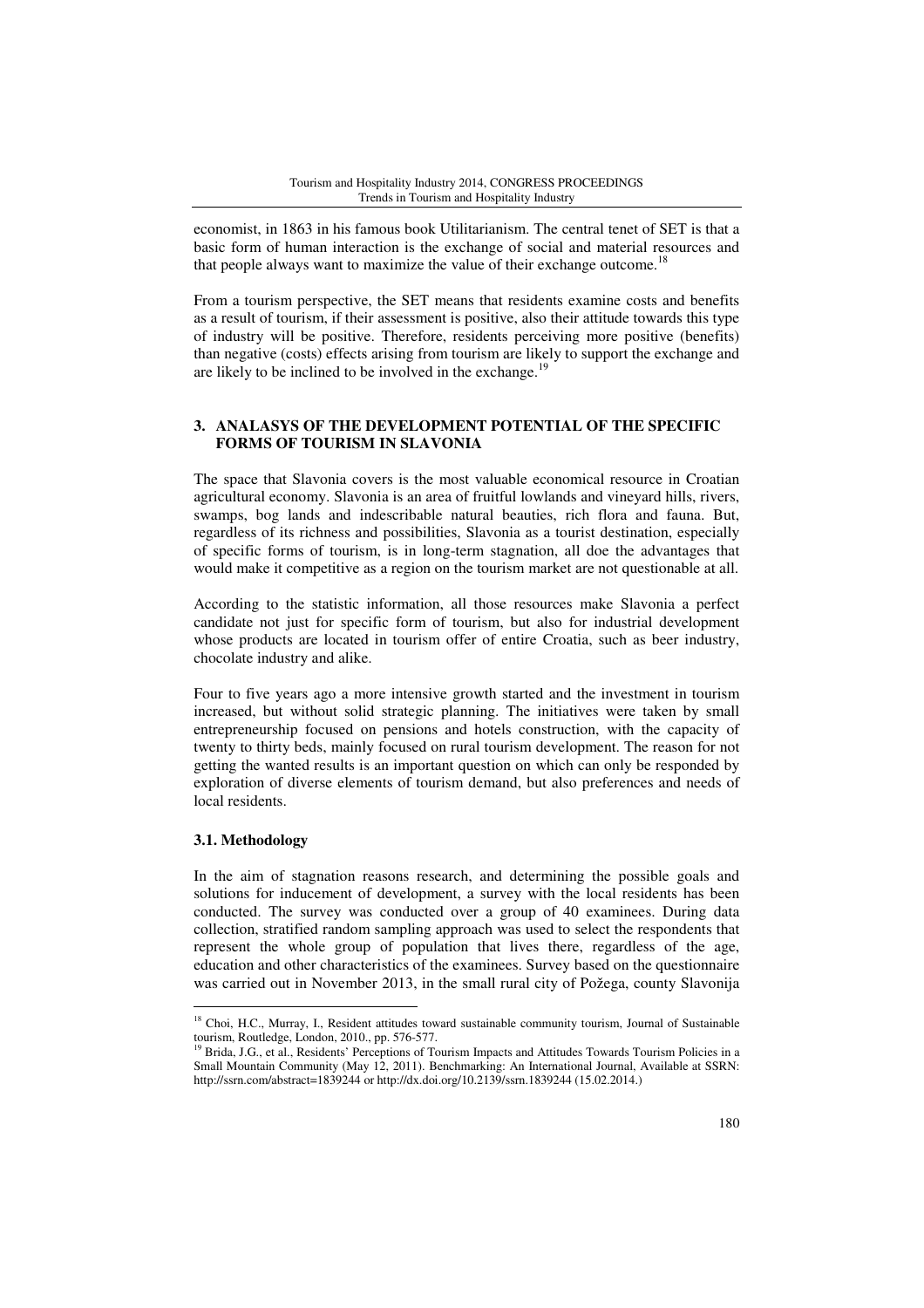in Croatia. The primary goal of the survey was to determine opinions of the local residents about their own city of residence as a tourism destination, their stands of the main advantages and weaknesses of the tourism offer in the destination and the possibilities of tourism market placement.

### **3.2. Evaluation of the satisfaction with the local facil . facilities**

Tourism facilities that are offered to the local residents are an important element of influence on the general satisfaction and happiness index of the residents. Also, the simplicity and usage of those facilities determine the quality of time for leisure. With that primary purpose, facilities make an excellent way of entertainment, and by that those are also the elements of tourism offer that will affect the choice of destination which the tourist will visit. Without the local facilities, the destination itself loses its identity and the adjectives that declare it as a tourism destination. During the research the local residents showed insignificant usage of local facilities, including the sport grounds, parks, playgrounds and similar spaces intended for everyday leisure. Only 75% of the examinees declared that they sometimes use the facilities, and just 5% of them replied that they use the facilities often, until none of the examinees confirmed a constant usage of facilities. The mentioned results are shown by figure 3. acilities that are offered to the local residents are an important element of on the general satisfaction and happiness index of the residents. Also, the and usage of those facilities determine the quality of time for leis



#### Figure 4: **Frequency of local facilities usage**

Source: Analysis of the authors according to the date from the conducted research of the local residents, 2013

The result can point to a preposition that the facilities are idle due to low development quality, that is, the facilities are inconsistent to the demand. That conclusion can be explained with the fact that 75% of examinees who sometimes use the facilities are aged from 18 to 24, what brings the question of insufficient offer and quality facilities for older age groups.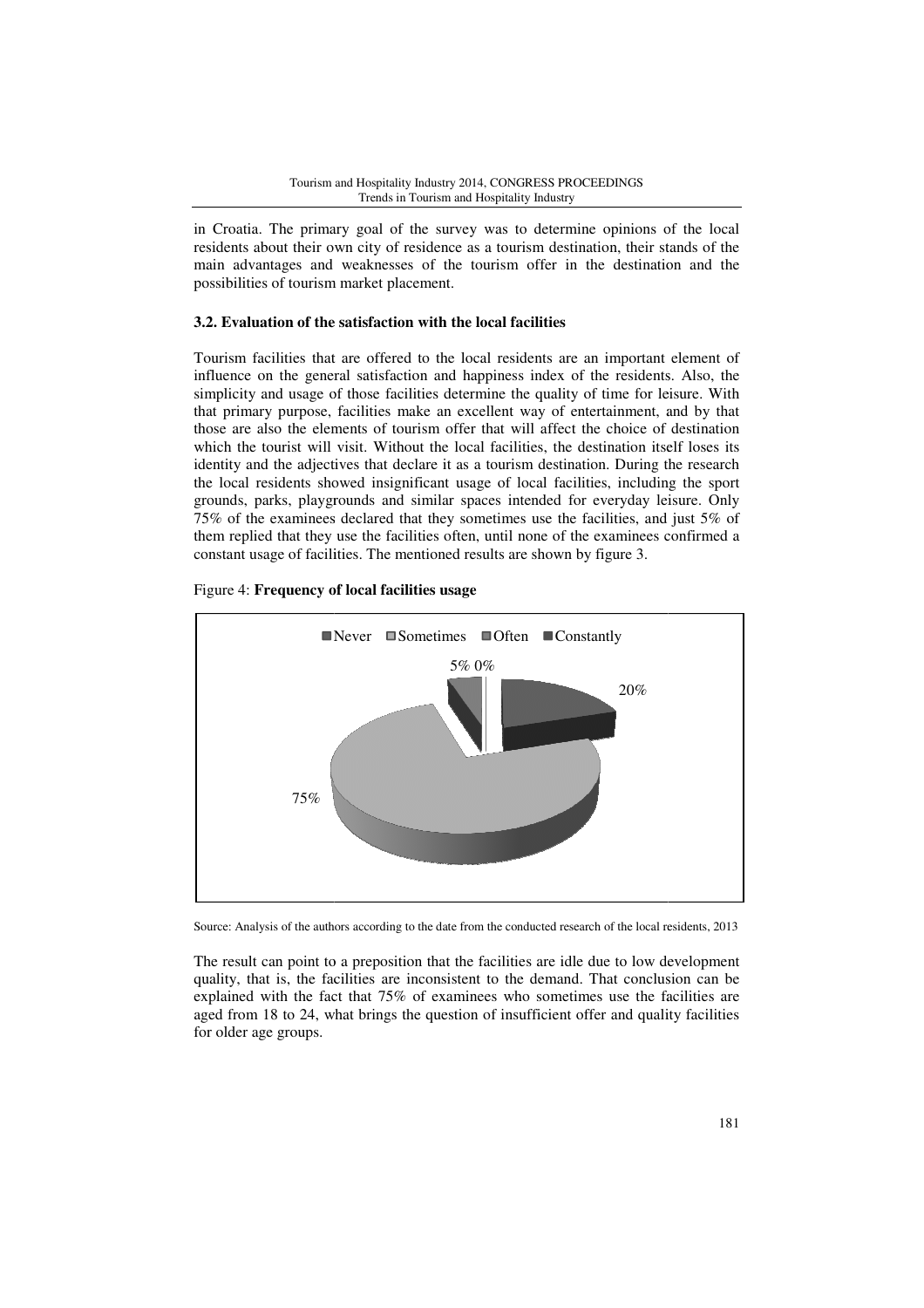The same thing can be seen from the evaluation of the events offered, where older groups mostly rated the tourism manifestations and event with high grades, while the younger generations showed low interest for local tourism events. That brings us to the same problem, this time turned to the youth, whose needs for leisure demand modernization of the manifestations in the terms of richer and wider offer of facilities and events, such as contests, tournaments, games and such. e seen from the evaluation of the events offered, where older<br>e tourism manifestations and event with high grades, while the<br>lowed low interest for local tourism events. That brings us to the<br>ime turned to the youth, whose





Source: Analysis of the authors according to the date from the conducted research of the local residents, 2013

Analysis of the grated tourism events included seven main manifestations of the city Požega, during which the examinees rated the quality of the events with grades from one (1) to five (5), considering that 1 is the lowest value, and 5 being the highest highest value. From the figure above, it can be seen that the event called 'Glazbeni festival Slavonije' or free translated The Music Festival of Slavonia, was the highest rated event, with 45% of examinees that grated it with the highest grade (5). Dan grada Glazbeni<br>
festival<br>
festival<br>
festival<br>
gga, during which the exa<br>
(1) to five (5), considering<br>
m the figure above, it can b<br>
ree translated The Music<br>
of examinees that grated i<br>
ong the events, the lowest<br>
of

Among the events, the lowest rated was 'DOF' or the Dirty Old Festival, which had 45% of grades 1 and only 10% of grades 5. The situation was opposite from the music festival. Among the events, the lowest rated was 'DOF' or the Dirty Old Festival, which had 45% of grades 1 and only 10% of grades 5. The situation was opposite from the music festival.<br>3.3. Tourism development and the involvement o

### **3.3. Tourism development and the involvement of local residents in the development**

research. Concerning the question of the opinion of the local residents about the development of city Požega, the results showed devastating, but realistic data, what can be seen from the following figure.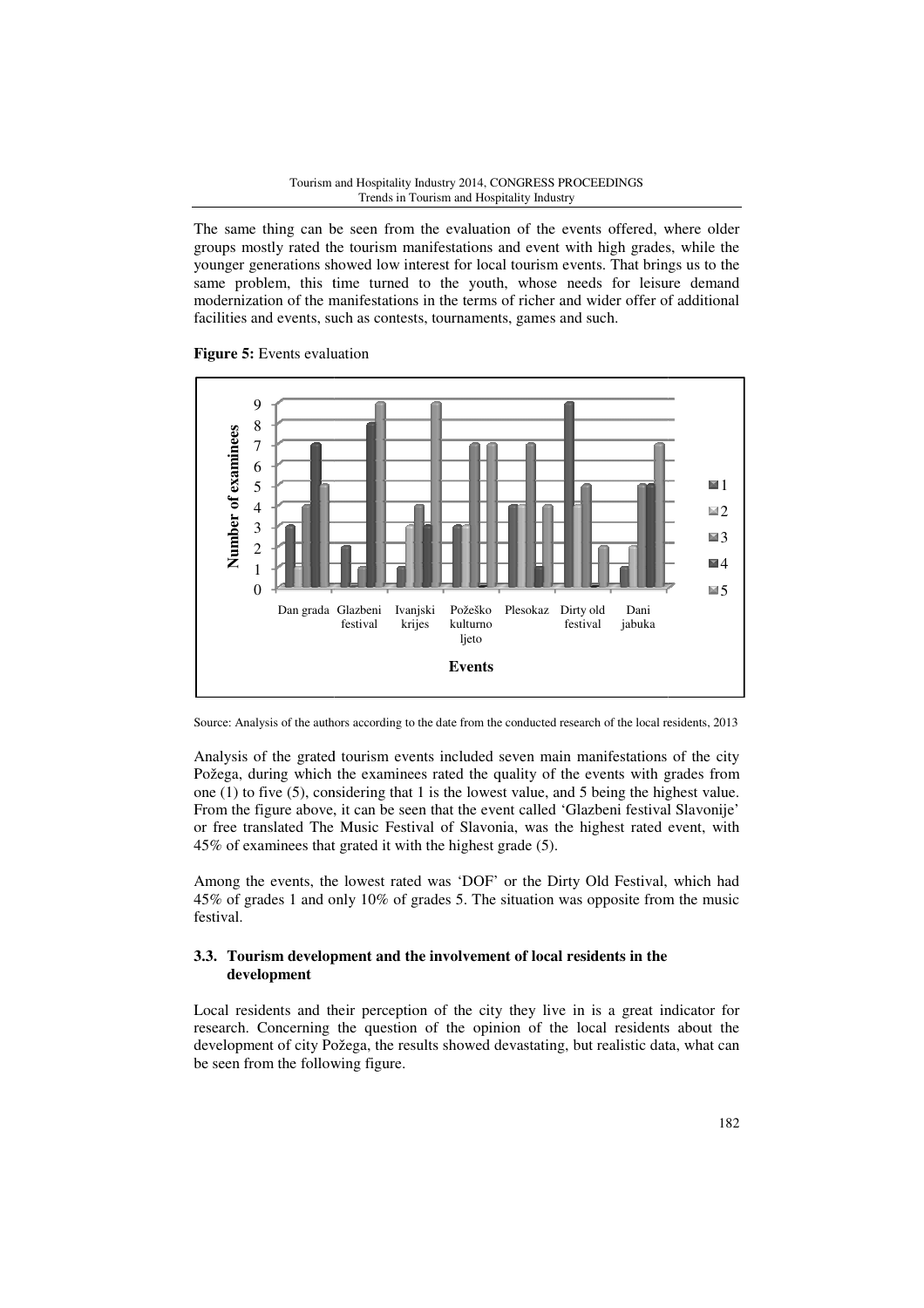







The figure shows that not even one examinee considers that city Požega is a well developed tourism destination, while even 85% of them considers the city to be insufficiently or medially developed, and 15% examinees think that city is not developed at all.

The analysis of the stands about the potential for tourism development also showed important information. Concerning the potential, 75% of examinees consider that Požega has tourism potential, in all specific forms of tourism, and also, 90% of them think that tourism development would have a positive impact on the community wellbeing in general.

More about stands of the potential can be seen from the figure 6 which clearly shows that there are possibilities for tourism development in many segments based based on the answers of the residents, which in this question was a multi choice.



Figure 7: **Perception of potential destination**

Source: Analysis of the authors according to the date from the conducted research of the local residents, 2013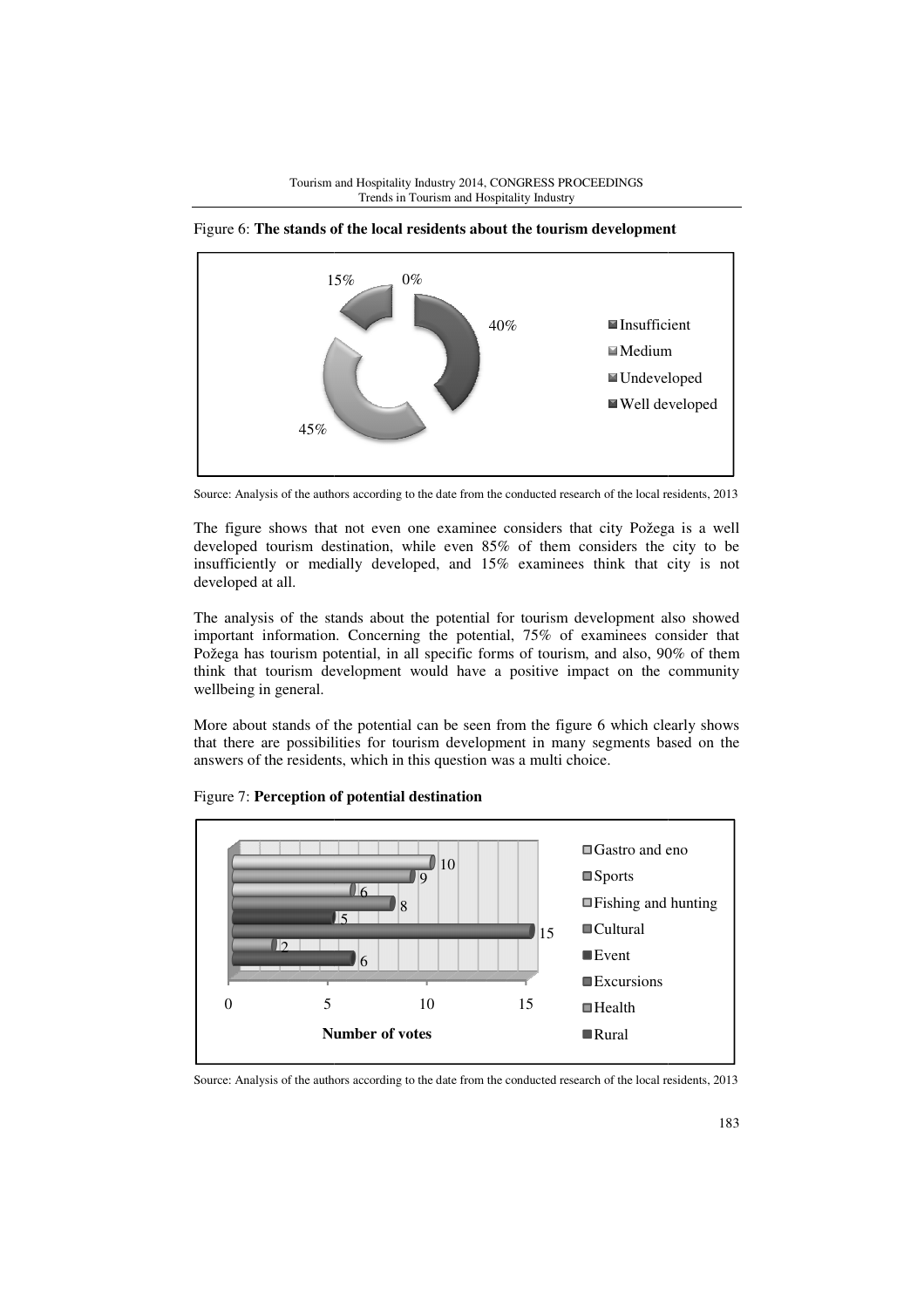The largest number of examinees, 75% of them, in city Požega recognizes a potential as a destination for excursions, while half of them considers Požega ideal for development as a gastro-eno destination.

It is interesting information that only 30% of residents recognized the rural city of Požega as a potential rural destination, which only confirms low level of promotion of rural tourism as an important tourism form in general. Rural tourism is a relatively new concept for Slavonian resident in the term of potential image, but that has to change in order to valorize the rich development possibilities for rural tourism on that area, but in the entire region as well.

The lowest number of examinees, only 10% of them considers Požega a potential destination for health tourism, which implies the same absence of awareness for trends in tourism.

Next figure shows results of the research of the involvement of the residents in decisions making for development of Požega.



Figure 8: Involvment of residents in decision making for development

Source: Analysis of the authors according to the date from the conducted research of the local residents, 2013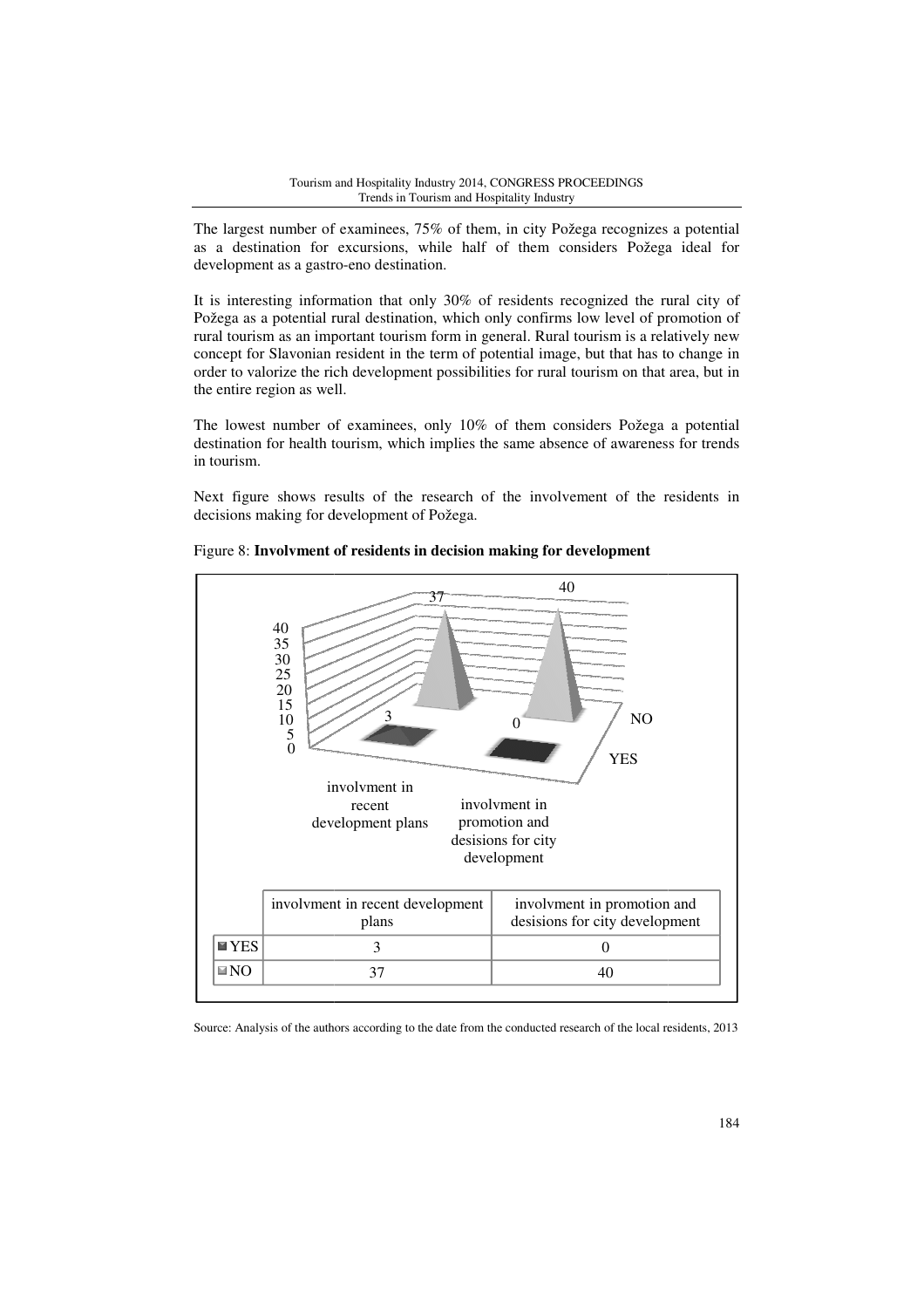Evaluation of involvement level of the local residents into the development plans, as well as their knowledge of the recent decisions, showed the expected result, a complete absence of the local residents from the decisions in development strategies. Only 7% of residents feel aware of the recent plans, while 100% of them feel that they are not included in the promotion and not consulted while making crucial decisions for the city.

That information effects negatively on the question of the future development because involvement of the local resident in the flow of development is understated concerning that the increase of the quality of their lives is proportional to the development of the destination. Accordingly, the involvement of the residents is a crucial question of every successful development process that needs to be taken in consideration.

### **3.4. The attractiveness of the location**

When attractiveness of the location is in question, local residents rated their city with an average grade of 3,78. The highest grades were given for health, unpolluted air, the absence of noise, that is, quality of the natural environment and preserved natural resources, while the lowest grated were road infrastructural and telecommunication connectivity, as well as the hospitality and restaurant offer. The telecommunication connectivity points out an important issue for Slavonia as well as for most of decentralized parts of Croatia. Today's tourist movements demand a good connectivity, especially concerning the internet, but in Croatia, excellent connectivity is a privilege of larger cities such as Rijeka and Zagreb, while some suburban areas, smaller cities and decentralized areas have no internet access at all.

| <b>ATTRACTIVENESS ELEMENT</b>              | <b>RATING</b> |
|--------------------------------------------|---------------|
| Healthy climate (unpolluted air and water) | 4,6           |
| Absence of noise                           | 4,4           |
| Preserved socio-cultural elements          | 4,0           |
| Possibility of movement around the area    | 4,6           |
| Facilities for fun, sport and recreation   | 3,6           |
| Manifestations and events                  | 3,7           |
| Road and telecommunication infrastructure  | 3,2           |
| General attractiveness of the location     | 3,4           |
| Restaurants and accommodation              | 3,1           |
| Traditional activities and food offer      | 3,2           |

Source: Analysis of the authors according to the date from the conducted research of the local residents, 2013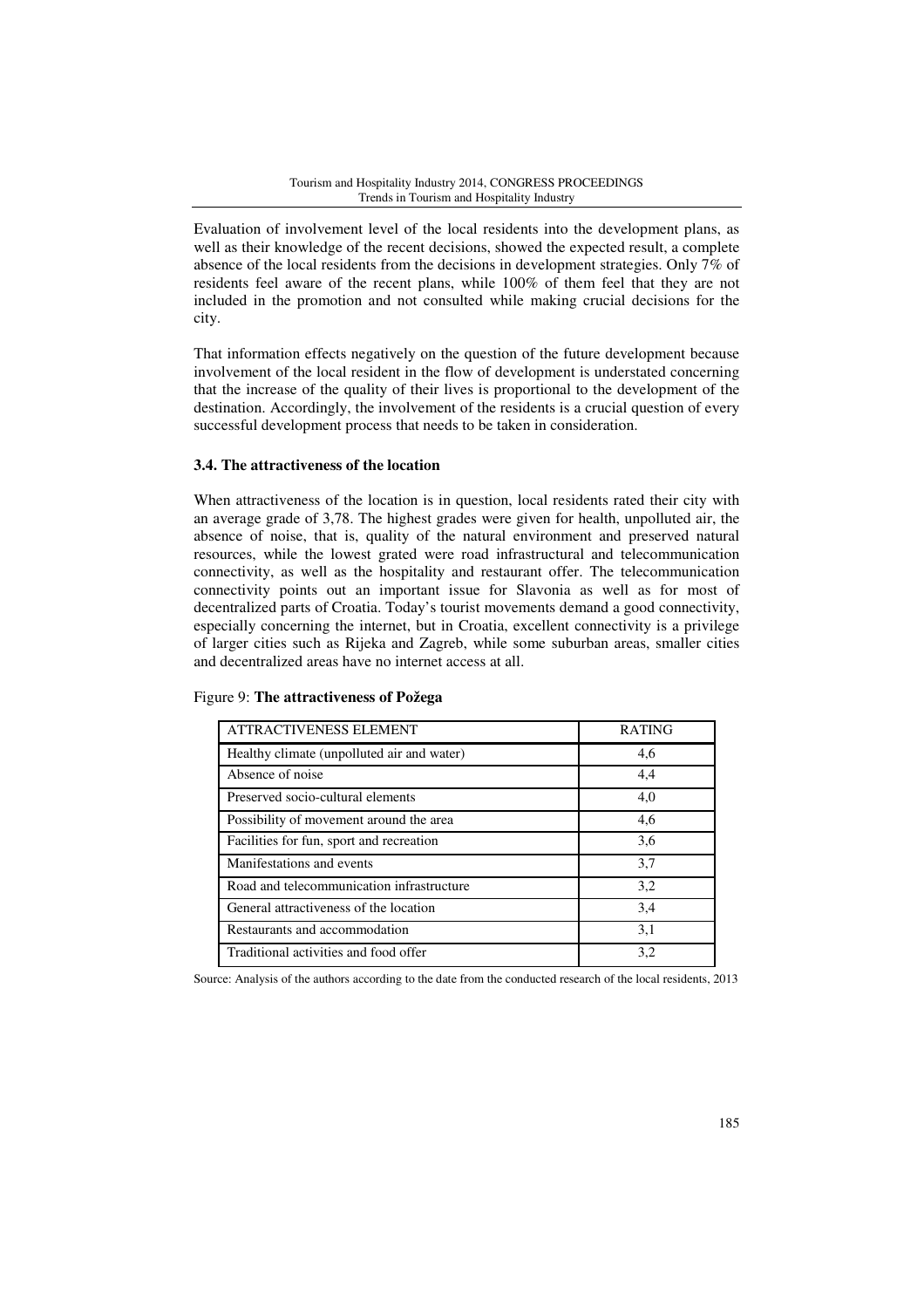The last question in the survey gives the best insight to the general stands of the local residents. To the question "Would you recommend your city as a tourism destination?", 70% of residents answer yes, and 30% of them said no, because they consider that Požega at the moment is not attractive enough as a tourist destination, and that is why they would not personally recommend it to tourists.

Insights provided by this research lead to an obvious neglect of the importance of specific forms of tourism, as well as the means of general development for the region, and as a direct consequence of that, also and the deficiency of tourism offer in Croatia. The citizens are still not included enough in the tourism development, which results with a lack of knowledge, practice and motivation for rural tourism development, making it's grow impossible.

For making development possible and probable, it is necessary to implement education programs and support measures, as well as impulse of rural economy and amplify the offer of specific forms of tourism. It is also important to create a promotion plan, to update the recent promotion that is not adapted to the modern tourism demand, by expanding promotion channels to internet media and social networks.

## **CONCLUSION**

The influence of tourism in the tourism destination can be tracked through changes on natural and infrastructural resources, but also through the changes in local residents everyday life. Those changes can be positive as well as negative so it is important to include local residents into the tourism development flows of the destination. Especially because of the fact that local residents are a part of the integral destination product and from the level of their satisfaction depends the quality of the tourism product. The need for involving the local residents points out in the processes of the development of the tourism offer which can influence their lives, and would include active involvement of the local residents into the decision making process starting with the planning to the formation of the final product. Conducted research showed some interesting results and opinions of the local residents about important tourism questions. City Požega belongs to the region of Croatia which is rich with natural tourism resources, but insufficiently used in the tourism offer. The research showed that one of the reasons for that is the low progress in raising awareness of the citizens about the tourism potential their destination has. Result analysis showed that most of the citizens are not pleased with the facilities offered in this city, and consider them not adapted to the modern demand. That fact is connected by the 85% of residents who considers Požega undeveloped as a tourism destination, also by the 100% of residents that declared themselves as not familiar with the decision making or involved in the development process. If the residents of Požega would be consulted, they would present Požega as a tourism destination for excursions and gastro tourism, and also in small groups Požega is seen as a destination of rural and health tourism. That small group also point out the fact that rural tourism is not as known to the residents as a possibility for development and growth as it should be. The fact that should be pointed out is that residents see Požega as an extremely attractive tourism destination which they would gladly recommend to tourists, but while rating the attraction of the city, the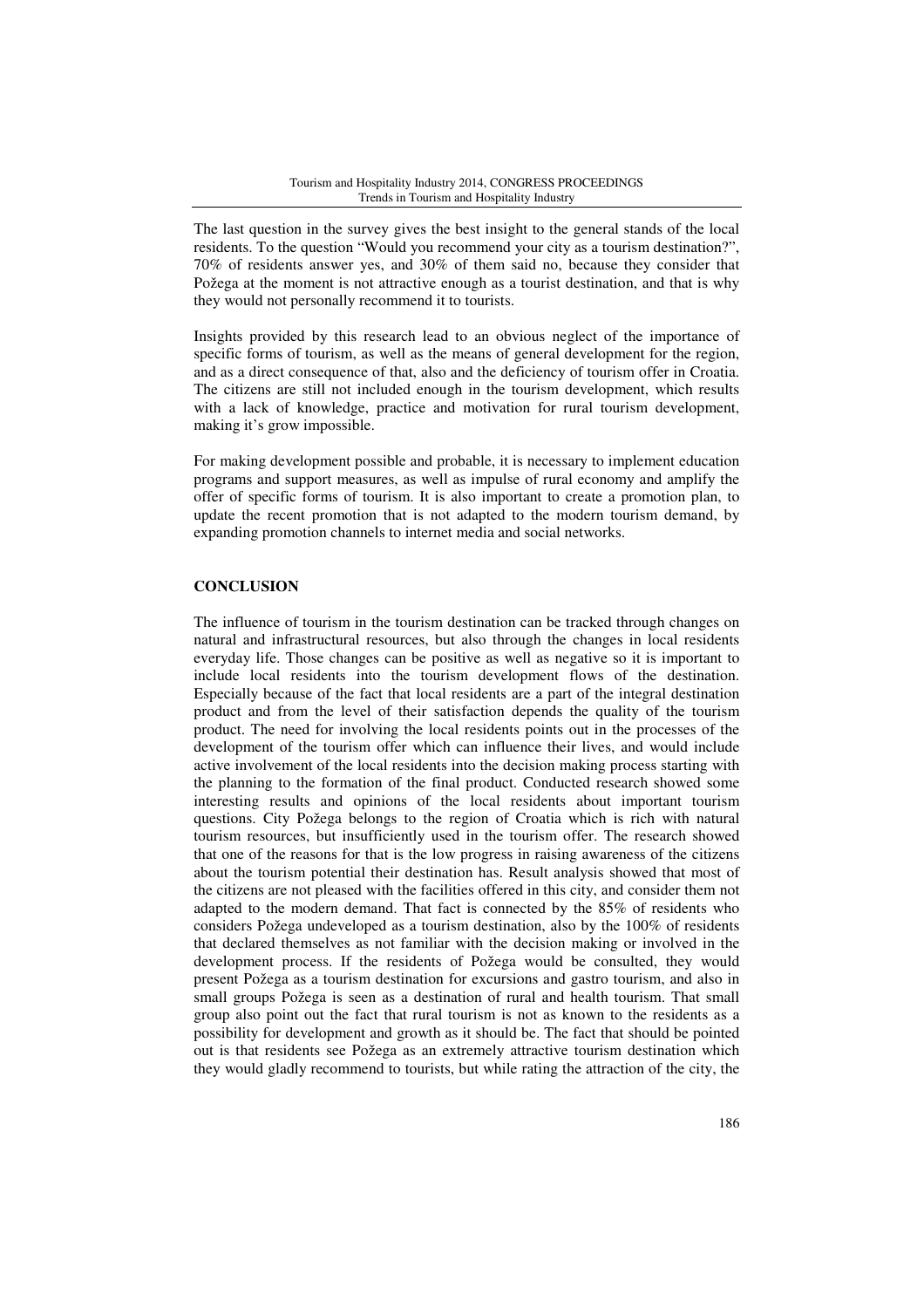lowest graded were precisely the tourism infrastructural facilities. As it was pointed on the example used in the research, a large significance and impact on the perception of the tourism destination, its development and attractiveness have the local residents. The local residents are the element that makes the tourism offer unique and unrepeatable. Besides the natural and infrastructural beauties, the residents are those who give life to the destination, and that has to be the reason to actively involve local residents into the decisions that directly or indirectly affect their lives through frames of tourism.

#### **REFERENCES**

- Andereck, K. L., Vogt, C.A., The Relationship between Residents 'Attitudes toward Tourism and Tourism Development Options, Journal of Travel Research, Vol. 39, Sage Publications, Inc., August 2000., pp. 27-36.
- Androitis, K., The perceived impact of tourism development by the Cretan residents, Tourism and Hospitality Planning and Development, 2004., 1(2), pp. 123-144.
- Aref, F., Residents' Attitudes Towards Tourism Impacts: A Case Study of Shiraz, Iran, Tourism Analysis, 2010., 15(2), pp. 253-261.
- Berlin Declaration on Biological Diversity and Sustainable Tourism, http://www.bfn.de/fileadmin/ MDB/documents/03140 (02.02.2014.)
- Brida, J. G., Osti, L., Faccioli, M., Residents' Perception and Attitudes Towards Tourism Impacts: A Case Study of the Small Rural Community of Folgaria, Benchmarking: An International Journal, 2011., 18(3), pp. 359-385.
- Brida, J.G., et al., Residents' Perceptions of Tourism Impacts and Attitudes Towards Tourism Policies in a Small Mountain Community (May 12, 2011). Benchmarking: An International Journal, Forthcoming. Available at SSRN: http://ssrn.com/abstract=1839244 or http://dx.doi.org/10.2139/ssrn.1839244 (15.02.2014.)
- Choi, H.C., Murray, I., Resident attitudes toward sustainable community tourism, Journal of Sustainable tourism, Routledge, London, 2010., p. 575-594.
- De Kadt, E., Social planning for tourism in the developing countries, Annals of Tourism Research, 1979., 6(1), 36-45., in Timothy, D. J., Boyd, S. W., Heritage tourism, Pearson Education Limited, England, 2003.
- Golzardi, F., et al., Residents Attitudes towards Tourism Development: A Case Study of Niasar, Iran, Research Journal of Applied Sciences, Engineering and Technology 4(8), Maxwell Scientific Organization, 2012., pp. 863-868.
- 10. Hwang, D., et al., Community Behavior and Sustainable Rural Tourism Development, Journal of Travel Research, Sage Publications, March 2012., p. 328-341.
- Jelinčić, D. A., Turizam vs. Identitet: globalizacija i tradicija, Etnološka istraživanja, Vol. 1., No. 11., Etnografski muzej, Zagreb, 2006., p. 161-182.
- Jafari, J., A Systemic View of Sociocultural Dimensions of Tourism, In Presidents' Commission on American Outdoors, Tourism, Washington DC, 1986., pp. 35-50.
- Kreag, G., The impact of tourism, Minnesota Sea Grant, retrieved November 15th, 2010, from http://www.seagrant.umn.edu/tourism/pdfs/ImpactsTourism.pdf (15.01.2013.)
- Lawton, L.J., Resident Perceptions of Tourist Attractions on the Gold Coast of Australia, Journal of Travel Research, Sage Publications, November 2005., pp. 188-200.
- Lepp, A., Residents' Attitudes Towards Tourism in Bigodi Village, Uganda, Tourism Management, 2007., 28, pp. 876-885.
- Marzuki, A., Local residents' perceptions towards economic impact of tourism development in Phuket, Tourism, Vol. 60., No. 2., Institut za turizam, Zagreb, 2012., pp. 199-212.
- McGehee, N. G., Andereck, K. L., Factors predicting rural residents' support of tourism, Journal of Travel Research, Sage Publications, October 2004., pp. 131-140.
- Nicholas, L.N., Thapa, B., Ko, Y.J., Residents' Perspectives of a World Heritage Site: The Pitons Management Area, St. Lucia, Annals of Tourism Research, 2009., 36, pp. 390-412.
- Ritchie, B. W., Mikko, I., Host Community Attitudes Toward Tourism and Cultural Tourism Development: the Case of the Lewes District, Southern England, Int. J. Tourism Res., 2006., 8, pp. 27-44.
- Simão, J., Môsso, A., Residents' Perceptions Towards Tourism Development: The Case of Sal Islands, International Journal of Development Issues, 2013., 12(3), pp. 140-157.